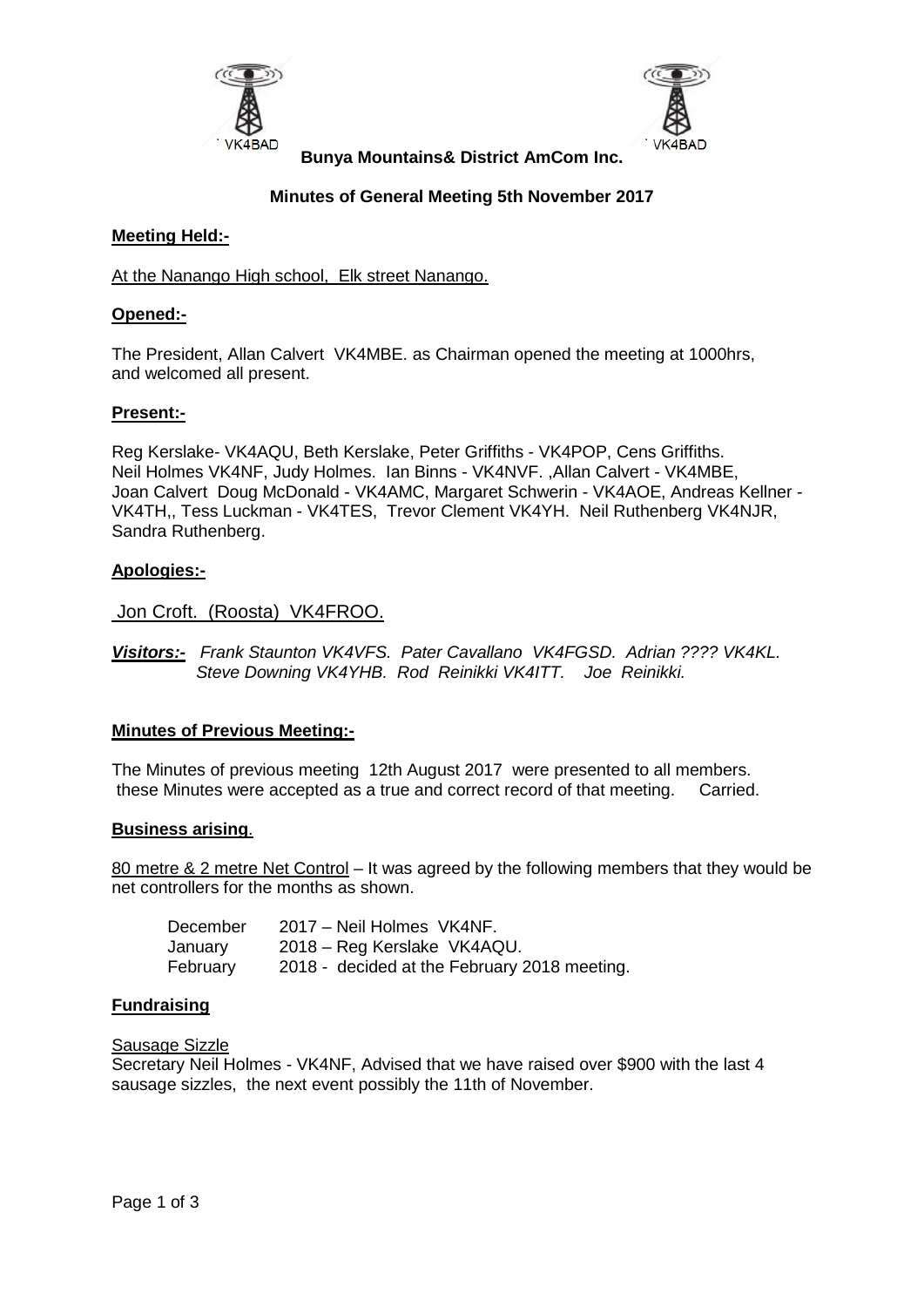



**Bunya Mountains& District AmCom Inc.**

# **Minutes of General Meeting 5th November 2017**

# **JOTA:-**

As the main event for this area happened over Warwick way, we didn't participate, except Tess VK4TES who joined the DDRC crew down at Gatton.

# **Trail Bike Rides:-**

**Both events were well accepted, though we had some difficulties both organizing and doing the job. there were some concerns with a mix of communications with our network and that of the SES and recovery crews on UHF CB. some thoughts were discussed, but it was resolved that we attend one of the trail bike committee meetings, and seek their feelings and guidance on how we should deal with this. also The Bell Stats School has given us a donation of \$500 for the Bell trail ride effort, and we will receive a donation from the Jandowae crew when they have finished their sorting of finances.**

# **Web Site**

Andy gave a rundown on how the site is set out and encouraged all to have a look and give feedback, and if any errors are noticed, to let him or the secretary know. Andy also mentioned that he is still waiting for some of the exec to send in a photo.

### **Correspondence Inwards and outward.**

Neil spoke briefly about the correspondence as listed in the Agenda, both inward and outward. all were in favour of the inward being accepted, and the outward adopted.

Carried.

### **Business arising from the Correspondence.**

Secretary Neil Holmes - VK4NF advised that we had received the Repeater licence renewal about 4 weeks prior to due date, this has now been paid. and we will see if they cancel our licences again this year.

### **Presidents Report**

Allan VK4MBE addressed the meeting and explained some meeting procedural changes that he plans to introduce for future meetings. namely to dispend with the use of movers and seconders for the minutes, treasurers report, and all other reports. Rationale, to streamline the meeting, and save time and documentation. this was put to the meeting, and was accepted unanimously.

### **Treasurer's report**.

The Treasurer's report had been circulated prior to the meeting, and copies were available at the meeting. Neil VK4NF went through the figures on the statement, and called for any questions. Neil also asked to be reimbursed \$145.07 for the yearly website hosting fee that is now automatically paid each year through his visa card.

Neil also was going to suggest that we pay another \$500 off the RF filters but we decided that it would be best to hold funds until we see what a rigger may cost for the antenna installation on Mt K.

Page 2 of 3